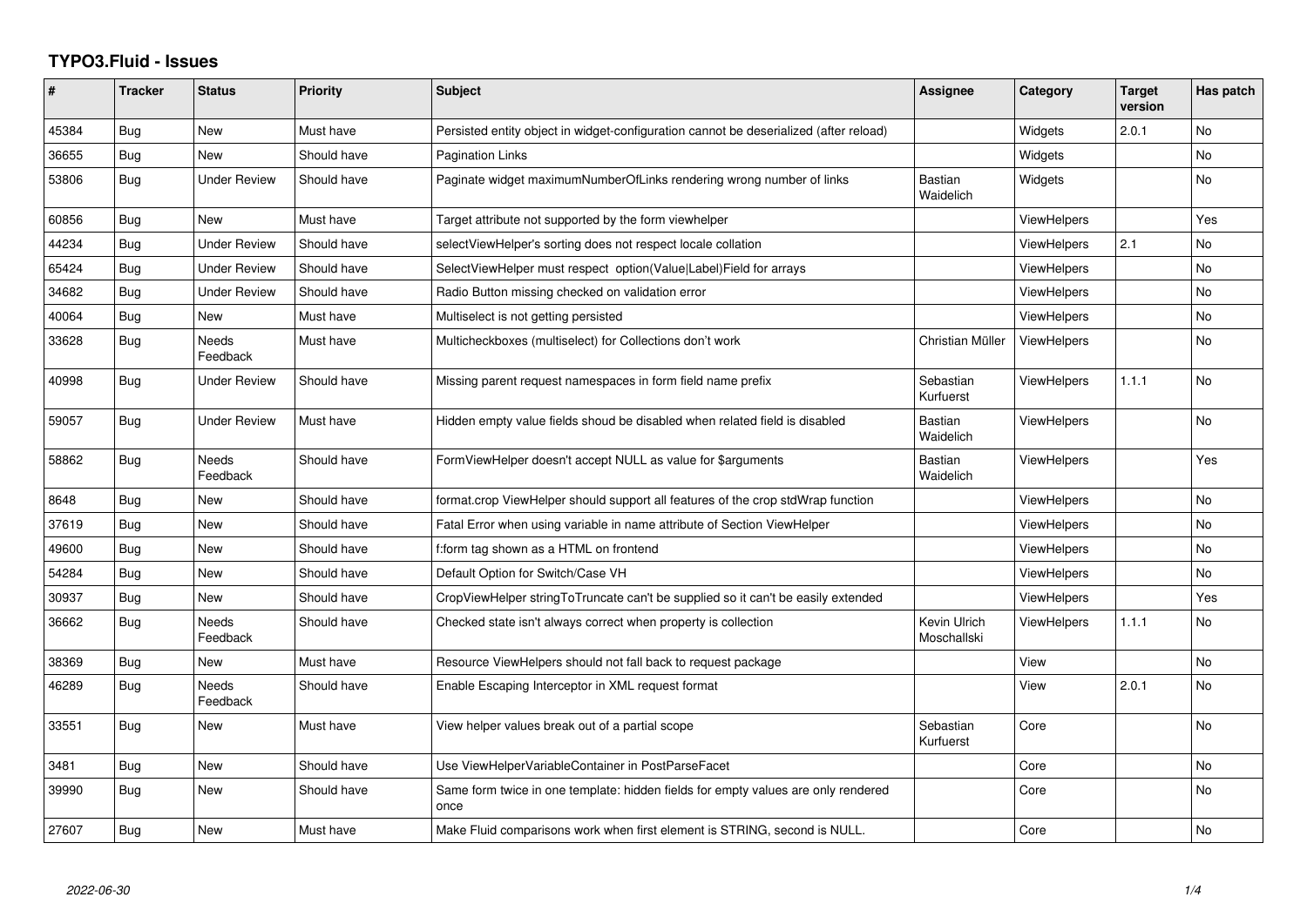| $\vert$ # | <b>Tracker</b> | <b>Status</b>       | <b>Priority</b> | <b>Subject</b>                                                                                              | <b>Assignee</b>        | Category           | <b>Target</b><br>version | Has patch |
|-----------|----------------|---------------------|-----------------|-------------------------------------------------------------------------------------------------------------|------------------------|--------------------|--------------------------|-----------|
| 12863     | <b>Bug</b>     | <b>New</b>          | Should have     | Attributes of a viewhelper can't contain a '-'                                                              | Sebastian<br>Kurfuerst | Core               |                          | <b>No</b> |
| 51239     | Bug            | <b>Under Review</b> | Must have       | AbstractViewHelper use incorrect method signature for "\$this->systemLogger->log()"                         | Adrian Föder           | Core               |                          | Yes       |
| 50888     | Bug            | <b>Under Review</b> | Should have     | WSOD by changing name of section and if Fluid caches are generated                                          |                        |                    |                          | No        |
| 52419     | Bug            | New                 | Should have     | Wrong PHPDocs notation for default value inline f:translate viewhelper                                      |                        |                    | 2.0                      | <b>No</b> |
| 47006     | Bug            | <b>Under Review</b> | Should have     | widget identifier are not unique                                                                            |                        |                    |                          | No        |
| 52591     | Bug            | New                 | Should have     | The Pagination Widget broken for joined objects                                                             |                        |                    |                          | No        |
| 28549     | Bug            | <b>New</b>          | Should have     | make widgets cacheable, i.e. not implement childnodeaccess interface                                        |                        |                    |                          | No        |
| 55008     | Bug            | <b>Under Review</b> | Should have     | Interceptors should be used in Partials                                                                     | Christian Müller       |                    |                          | No        |
| 57885     | <b>Bug</b>     | New                 | Must have       | Inputs are cleared from a second form if the first form produced a vallidation error                        |                        |                    |                          | No        |
| 28553     | Bug            | New                 | Should have     | improve XHProf test setup                                                                                   |                        |                    |                          | No        |
| 58983     | <b>Bug</b>     | <b>New</b>          | Should have     | format.date does not respect linebreaks and throws exception                                                |                        |                    |                          | No        |
| 49038     | <b>Bug</b>     | New                 | Must have       | form select does not select the first item if prependOptionValue is used                                    |                        |                    |                          | No        |
| 58921     | <b>Bug</b>     | New                 | Should have     | f:form.* VHs crash if NOT inside f:form but followed by f:form                                              |                        |                    |                          | No        |
| 52536     | Bug            | <b>Under Review</b> | Should have     | Errorclass not set if no property-attribute set                                                             |                        |                    |                          |           |
| 13045     | Bug            | New                 | Should have     | Entity decode of strings are different between if-conditions and output of variable                         |                        |                    |                          |           |
| 28552     | Bug            | <b>New</b>          | Should have     | (v5) write ViewHelper test for compiled run; adjust functional test to do two passes<br>(uncached & cached) |                        |                    |                          | <b>No</b> |
| 28550     | Bug            | New                 | Should have     | (v4) make widgets cacheable, i.e. not implement childnodeaccess interface                                   |                        |                    |                          | <b>No</b> |
| 28554     | Bug            | <b>New</b>          | Should have     | (v4) implement feature flag to disable caching                                                              |                        |                    |                          | <b>No</b> |
| 28551     | Bug            | Accepted            | Should have     | (v4) backport VHTest                                                                                        | Sebastian<br>Kurfuerst |                    |                          | <b>No</b> |
| 31955     | Feature        | New                 | Should have     | f:uri.widget                                                                                                |                        | Widgets            |                          | No        |
| 39936     | Feature        | New                 | Should have     | registerTagAttribute should handle default values                                                           |                        | <b>ViewHelpers</b> |                          | No        |
| 5933      | Feature        | Accepted            | Should have     | Optional section rendering                                                                                  | Sebastian<br>Kurfuerst | ViewHelpers        |                          | <b>No</b> |
| 51100     | Feature        | New                 | Must have       | Links with absolute URI should have the option of URI Scheme                                                |                        | <b>ViewHelpers</b> |                          | <b>No</b> |
| 3725      | Feature        | New                 | Could have      | CSS Engine                                                                                                  | Christian Müller       | ViewHelpers        |                          | <b>No</b> |
| 36410     | Feature        | <b>New</b>          | Should have     | Allow templates to send arguments back to layout                                                            |                        | <b>ViewHelpers</b> |                          | <b>No</b> |
| 43346     | Feature        | <b>Under Review</b> | Should have     | Allow property mapping configuration via template                                                           | Karsten<br>Dambekalns  | <b>ViewHelpers</b> | 2.1                      | <b>No</b> |
| 60003     | Feature        | <b>New</b>          | Should have     | Add required-Attribute to f:form.password                                                                   |                        | ViewHelpers        |                          | <b>No</b> |
| 8989      | Feature        | Needs<br>Feedback   | Could have      | Search path for fluid template files                                                                        |                        | View               |                          | <b>No</b> |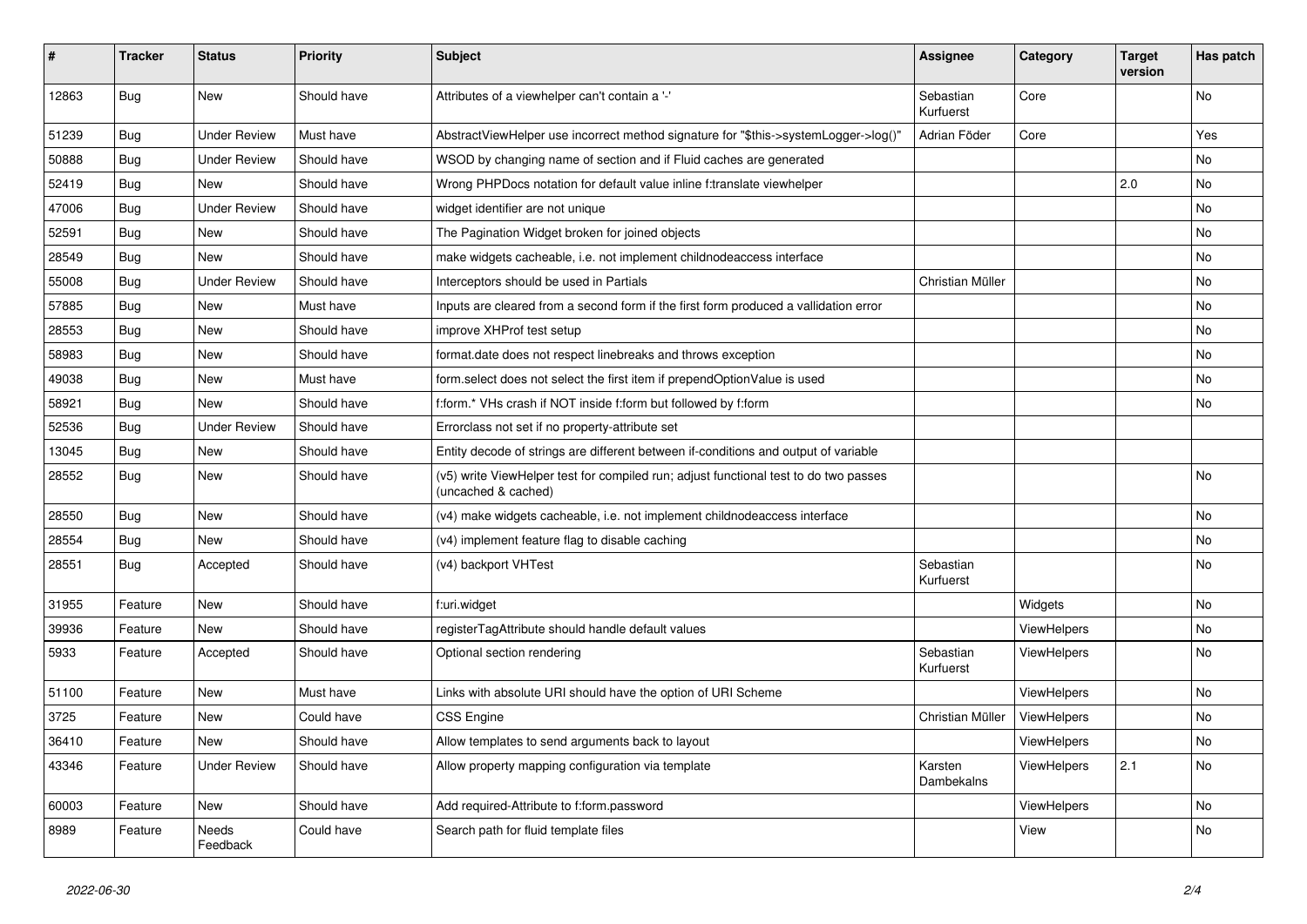| $\vert$ # | <b>Tracker</b> | <b>Status</b>       | <b>Priority</b> | <b>Subject</b>                                                                                         | <b>Assignee</b>              | Category           | <b>Target</b><br>version | Has patch |
|-----------|----------------|---------------------|-----------------|--------------------------------------------------------------------------------------------------------|------------------------------|--------------------|--------------------------|-----------|
| 60181     | Feature        | <b>New</b>          | Could have      | Caching mechanism for Fluid Views/Templates                                                            |                              | View               |                          | <b>No</b> |
| 30555     | Feature        | New                 | Could have      | Make TagBuilder more extensible                                                                        |                              | Core               |                          | <b>No</b> |
| 33394     | Feature        | Needs<br>Feedback   | Should have     | Logical expression parser for BooleanNode                                                              | <b>Tobias Liebig</b>         | Core               |                          | <b>No</b> |
| 4704      | Feature        | New                 | Should have     | Improve parsing exception messages                                                                     |                              | Core               |                          |           |
| 10472     | Feature        | New                 | Could have      | Fluid Standalone distribution                                                                          |                              | Core               |                          | No        |
| 62346     | Feature        | New                 | Could have      | f:comment should have high precende                                                                    |                              | Core               | 3.x                      | No        |
| 1907      | Feature        | New                 | Could have      | Default values for view helpers based on context                                                       |                              | Core               |                          |           |
| 7608      | Feature        | New                 | Could have      | Configurable shorthand/object accessor delimiters                                                      |                              | Core               |                          | Yes       |
| 46257     | Feature        | Under Review        | Should have     | Add escape sequence support for Fluid                                                                  |                              | Core               |                          | No        |
| 51277     | Feature        | New                 | Should have     | ViewHelper context should be aware of actual file occurrence                                           |                              |                    |                          | No        |
| 9514      | Feature        | New                 | Should have     | Support explicit Array Arguments for ViewHelpers                                                       |                              |                    |                          |           |
| 49756     | Feature        | <b>Under Review</b> | Should have     | Select values by array key in checkbox viewhelper                                                      |                              |                    |                          | No        |
| 33215     | Feature        | New                 | Should have     | RFC: Dynamic values in ObjectAccess paths                                                              |                              |                    |                          | No        |
| 60271     | Feature        | New                 | Should have     | Paginate viewhelper, should also support arrays                                                        |                              |                    |                          | No        |
| 36559     | Feature        | <b>New</b>          | Could have      | New widget progress bar                                                                                |                              |                    |                          | Yes       |
| 42397     | Feature        | <b>New</b>          | Should have     | Missing viewhelper for general links                                                                   |                              |                    |                          | No        |
| 37095     | Feature        | New                 | Should have     | It should be possible to set a different template on a Fluid TemplateView inside an<br>action          | Christopher<br><b>Hlubek</b> |                    |                          | <b>No</b> |
| 9005      | Feature        | Accepted            | Could have      | Fluid Template Analyzer (FTA)                                                                          | Sebastian<br>Kurfuerst       |                    |                          |           |
| 45153     | Feature        | New                 | Should have     | f:be.menus.actionMenuItem - Detection of the current select option is insufficient                     |                              |                    |                          | No        |
| 45345     | Feature        | Needs<br>Feedback   | Should have     | Easy to use comments for fluid that won't show in output                                               |                              |                    |                          |           |
| 52640     | Feature        | <b>Under Review</b> | Should have     | Create an UnlessViewHelper as opposite to the IfViewHelper                                             | Marc Neuhaus                 |                    |                          | <b>No</b> |
| 38130     | Feature        | New                 | Should have     | Checkboxes and multiple select fields should have an assignable default value                          |                              |                    |                          | No        |
| 3291      | Feature        | Needs<br>Feedback   | Should have     | Cacheable viewhelpers                                                                                  |                              |                    |                          | No        |
| 46545     | Feature        | New                 | Should have     | Better support for arrays in options of SelectViewHelper                                               |                              |                    |                          | <b>No</b> |
| 48355     | Feature        | New                 | Could have      | Assign output of viewhelper to template variable for further processing.                               |                              |                    |                          |           |
| 40081     | Feature        | New                 | Should have     | Allow assigned variables as keys in arrays                                                             |                              |                    |                          | No        |
| 34309     | Task           | New                 | Could have      | Unknown ViewHelpers cause exception - should be handled more graceful                                  |                              | <b>ViewHelpers</b> |                          | No        |
| 10911     | Task           | <b>New</b>          | Should have     | Tx_Fluid_ViewHelpers_Form_AbstractFormViewHelper->renderHiddenIdentityField<br>should be more reliable |                              | ViewHelpers        |                          | No        |